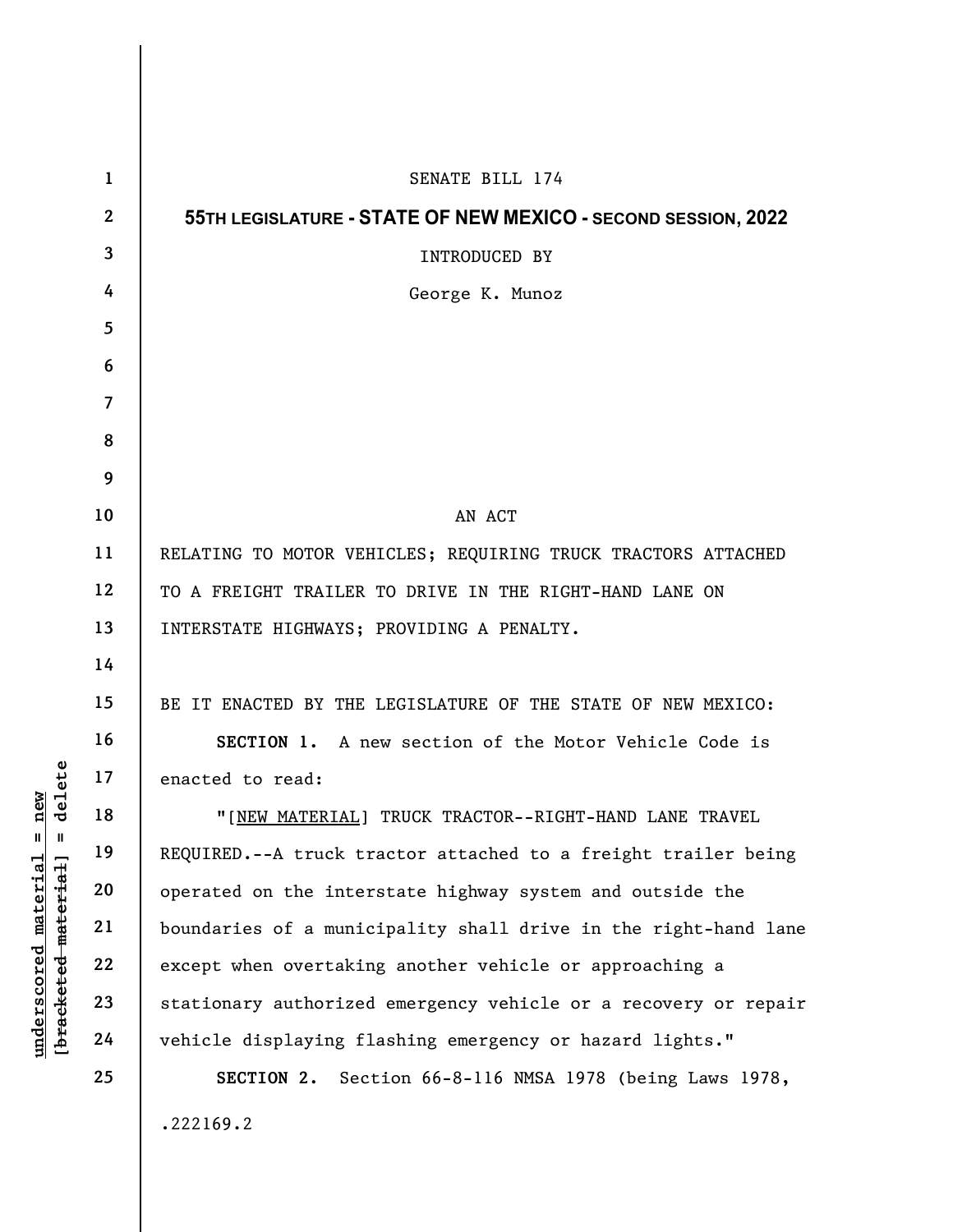|                                                           | $\mathbf{1}$   | Chapter 35, Section 524, as amended) is amended to read:        |                                                           |                   |  |  |  |  |
|-----------------------------------------------------------|----------------|-----------------------------------------------------------------|-----------------------------------------------------------|-------------------|--|--|--|--|
|                                                           | $\mathbf{2}$   | $"66-8-116.$<br>PENALTY ASSESSMENT MISDEMEANORS--DEFINITION--   |                                                           |                   |  |  |  |  |
|                                                           | 3              | SCHEDULE OF ASSESSMENTS.--                                      |                                                           |                   |  |  |  |  |
|                                                           | 4              | Α.                                                              | As used in the Motor Vehicle Code and the Boat            |                   |  |  |  |  |
|                                                           | 5              | Act, "penalty assessment misdemeanor" means violation of any of |                                                           |                   |  |  |  |  |
|                                                           | 6              |                                                                 | the following listed sections of the NMSA 1978 for which, |                   |  |  |  |  |
|                                                           | $\overline{7}$ | except as provided in Subsections D through F of this section,  |                                                           |                   |  |  |  |  |
|                                                           | 8              | the listed penalty assessment is established:                   |                                                           |                   |  |  |  |  |
|                                                           | 9              | COMMON NAME OF OFFENSE                                          | SECTION VIOLATED                                          | PENALTY           |  |  |  |  |
|                                                           | 10             |                                                                 |                                                           | <b>ASSESSMENT</b> |  |  |  |  |
|                                                           | 11             | Vehicles subject to                                             |                                                           |                   |  |  |  |  |
|                                                           | 12             | registration                                                    | $66 - 3 - 1$                                              | \$50.00           |  |  |  |  |
|                                                           | 13             | Improper display of                                             |                                                           |                   |  |  |  |  |
|                                                           | 14             | registration plate                                              | $66 - 3 - 18$                                             | 25.00             |  |  |  |  |
|                                                           | 15             | Failure to notify of                                            |                                                           |                   |  |  |  |  |
|                                                           | 16             | change of name or address 66-3-23                               |                                                           | 25.00             |  |  |  |  |
| delete                                                    | 17             | Lost or damaged registration,                                   |                                                           |                   |  |  |  |  |
| new<br>Ш                                                  | 18             | plate or title                                                  | $66 - 3 - 24$                                             | 25.00             |  |  |  |  |
| - 11                                                      | 19             | Horseless carriage                                              |                                                           |                   |  |  |  |  |
|                                                           | 20             | registration                                                    | $66 - 3 - 27$                                             | 25.00             |  |  |  |  |
|                                                           | 21             | Transfer of registration                                        |                                                           |                   |  |  |  |  |
| underscored material<br>[ <del>bracketed material</del> ] | 22             | and title                                                       | $66 - 3 - 103$                                            | 25.00             |  |  |  |  |
|                                                           | 23             | Expiration of dealer                                            |                                                           |                   |  |  |  |  |
|                                                           | 24             | plates                                                          | $66 - 3 - 403$                                            | 25.00             |  |  |  |  |
|                                                           | 25             | Special registration                                            |                                                           |                   |  |  |  |  |
|                                                           |                | .222169.2                                                       |                                                           |                   |  |  |  |  |
|                                                           |                |                                                                 | $-2-$                                                     |                   |  |  |  |  |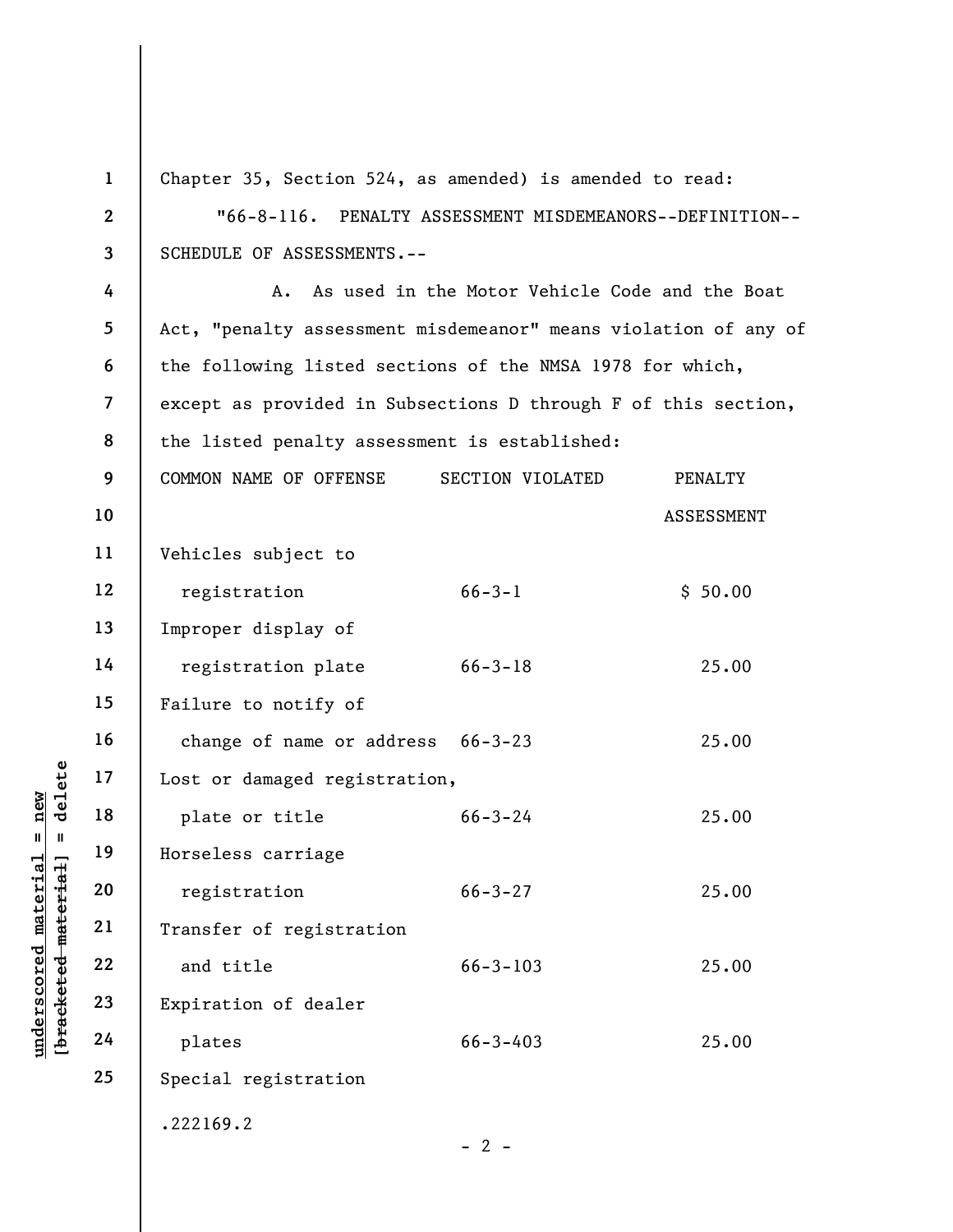|                                            | $\mathbf{1}$   | plates                  | $66 - 3 - 409$ , $66 - 3 - 412.1$ ,   |       |  |  |
|--------------------------------------------|----------------|-------------------------|---------------------------------------|-------|--|--|
|                                            | $\overline{2}$ |                         | $66 - 3 - 413$ , $66 - 3 - 415$ ,     |       |  |  |
|                                            | 3              |                         | $66 - 3 - 417$ , $66 - 3 - 419$ ,     |       |  |  |
|                                            | 4              |                         | $66 - 3 - 421, 66 - 3 - 422,$         |       |  |  |
|                                            | 5              |                         | $66 - 3 - 424.4$ , $66 - 3 - 424.5$ , |       |  |  |
|                                            | 6              |                         | $66 - 3 - 424.7$ , $66 - 3 - 424.9$ , |       |  |  |
|                                            | $\overline{7}$ |                         | $66 - 3 - 424.13$ , $66 - 3 - 424.16$ |       |  |  |
|                                            | 8              |                         | and 66-3-424.28                       | 75.00 |  |  |
|                                            | 9              | Bicycle laws            | $66 - 3 - 701$                        |       |  |  |
|                                            | 10             |                         | through                               |       |  |  |
|                                            | 11             |                         | $66 - 3 - 707$                        | 50.00 |  |  |
|                                            | 12             | No license display      | $66 - 5 - 16$                         | 25.00 |  |  |
|                                            | 13             | Failure to change       |                                       |       |  |  |
|                                            | 14             | address or name on      |                                       |       |  |  |
|                                            | 15             | license                 | $66 - 5 - 22$                         | 25.00 |  |  |
|                                            | 16             | Permitting unauthorized |                                       |       |  |  |
| delete                                     | 17             | minor to drive          | $66 - 5 - 40$                         | 50.00 |  |  |
| new                                        | 18             | Permitting unauthorized |                                       |       |  |  |
| $\mathbf{I}$<br>$\mathbf{u}$               | 19             | person to drive         | $66 - 5 - 41$                         | 25.00 |  |  |
|                                            | 20             | Failure to obey sign    | $66 - 7 - 104$                        | 25.00 |  |  |
| underscored materia<br>[bracketed material | 21             | Failure to obey signal  | $66 - 7 - 105$                        | 25.00 |  |  |
|                                            | 22             | Pedestrian signs and    |                                       |       |  |  |
|                                            | 23             | signals                 | $66 - 7 - 106$                        |       |  |  |
|                                            | 24             |                         | through                               |       |  |  |
|                                            | 25             |                         | $66 - 7 - 108$                        | 25.00 |  |  |
|                                            |                | .222169.2               |                                       |       |  |  |
|                                            |                |                         | $-3-$                                 |       |  |  |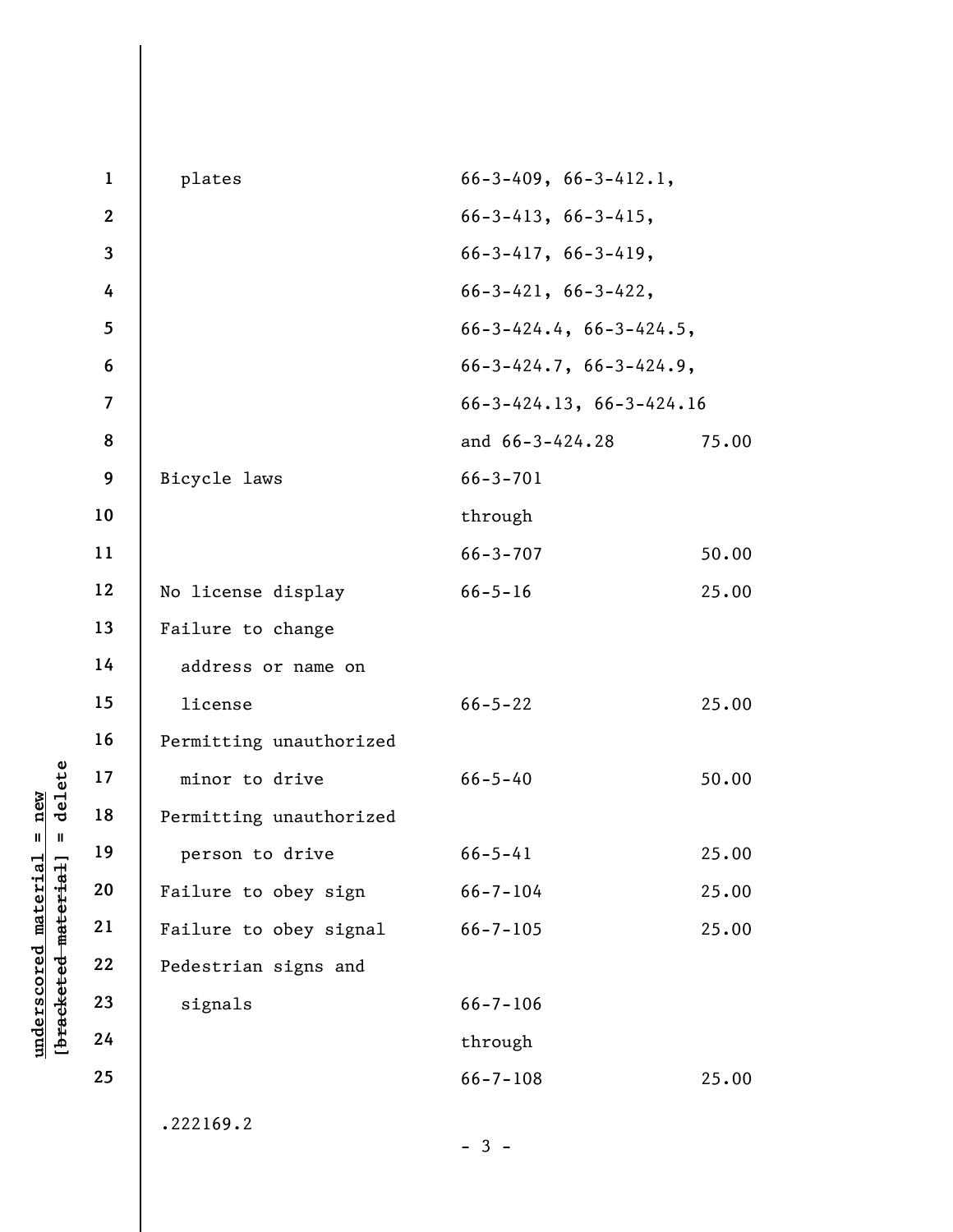|                                 | $\mathbf 1$             | Speeding  |                           | $66 - 7 - 301$ |        |
|---------------------------------|-------------------------|-----------|---------------------------|----------------|--------|
|                                 | $\boldsymbol{2}$        |           | (1) up to and including   |                |        |
|                                 | 3                       |           | ten miles an hour         |                |        |
|                                 | 4                       |           | over the speed limit      |                | 25.00  |
|                                 | 5                       |           | (2) from eleven up to     |                |        |
|                                 | 6                       |           | and including fifteen     |                |        |
|                                 | $\overline{\mathbf{z}}$ |           | miles an hour             |                |        |
|                                 | 8                       |           |                           |                |        |
|                                 |                         |           | over the speed limit      |                | 30.00  |
|                                 | 9                       |           | (3) from sixteen up to    |                |        |
|                                 | 10                      |           | and including twenty      |                |        |
|                                 | 11                      |           | miles an hour over the    |                |        |
|                                 | 12                      |           | speed limit               |                | 65.00  |
|                                 | 13                      |           | (4) from twenty-one up to |                |        |
|                                 | 14                      |           | and including twenty-five |                |        |
|                                 | 15                      |           | miles an hour             |                |        |
|                                 | 16                      |           | over the speed limit      |                | 100.00 |
| delete                          | 17                      |           | (5) from twenty-six up to |                |        |
| new<br>Ш<br>Ш.                  | 18                      |           | and including thirty      |                |        |
|                                 | 19                      |           | miles an hour over the    |                |        |
|                                 | 20                      |           | speed limit               |                | 125.00 |
|                                 | 21                      |           | (6) from thirty-one up to |                |        |
| [ <del>bracketed material</del> | 22                      |           | and including thirty-five |                |        |
|                                 | 23                      |           | miles an hour over the    |                |        |
| underscored material            | 24                      |           | speed limit               |                | 150.00 |
|                                 | 25                      |           | (7) more than thirty-five |                |        |
|                                 |                         | .222169.2 |                           |                |        |
|                                 |                         |           |                           | 4              |        |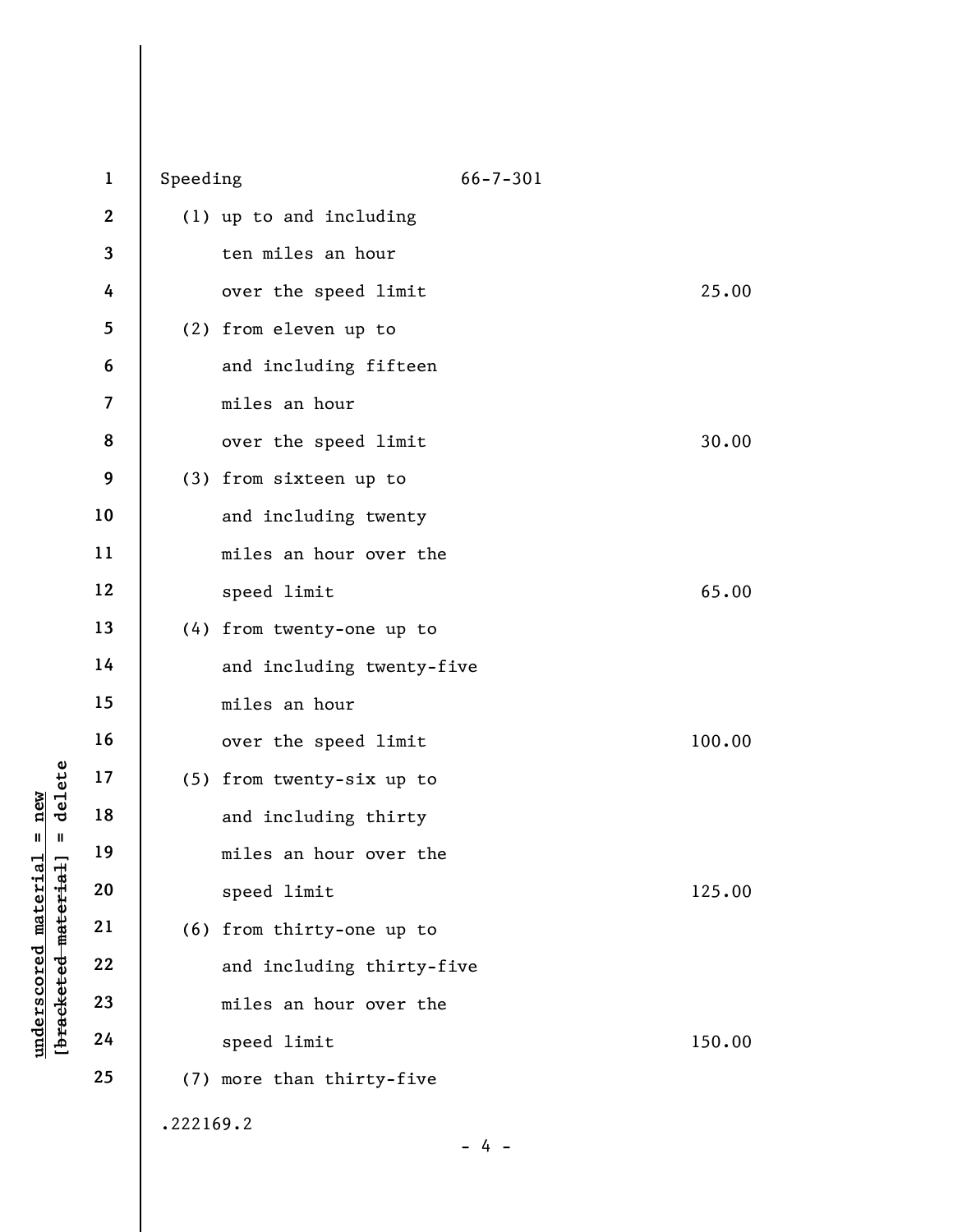|                                    | $\mathbf{1}$            | miles an hour over the          |                                            |       |  |  |
|------------------------------------|-------------------------|---------------------------------|--------------------------------------------|-------|--|--|
|                                    | $\mathbf{2}$            | speed limit                     |                                            |       |  |  |
|                                    | $\overline{\mathbf{3}}$ | Unfastened safety belt 66-7-372 |                                            | 25.00 |  |  |
|                                    | 4                       | Child not in restraint device   |                                            |       |  |  |
|                                    | 5                       | or seat belt                    | $66 - 7 - 369$                             | 25.00 |  |  |
|                                    | 6                       | Minimum speed                   | $66 - 7 - 305$                             | 25.00 |  |  |
|                                    | $\overline{7}$          | Speeding                        | $66 - 7 - 306$                             | 25.00 |  |  |
|                                    | 8                       | Improper starting               | $66 - 7 - 324$                             | 25.00 |  |  |
|                                    | 9                       | Improper backing                | $66 - 7 - 354$                             | 25.00 |  |  |
|                                    | 10                      | Improper lane                   | $66 - 7 - 308$                             | 25.00 |  |  |
|                                    | 11                      | Improper lane                   | $66 - 7 - 313$                             | 25.00 |  |  |
|                                    | 12                      | Improper lane                   | $66 - 7 - 316$                             | 25.00 |  |  |
|                                    | 13                      | Improper lane                   | $66 - 7 - 317$                             | 25.00 |  |  |
|                                    | 14                      | Improper lane                   | $66 - 7 - 319$                             | 25.00 |  |  |
|                                    | 15                      |                                 | Improper passing 66-7-309 through 66-7-312 | 25.00 |  |  |
|                                    | 16                      | Improper passing                | $66 - 7 - 315$                             | 25.00 |  |  |
| delete                             | 17                      | Controlled access               |                                            |       |  |  |
| new                                | 18                      | violation                       | $66 - 7 - 320$                             | 25.00 |  |  |
| $\mathsf{II}$<br>$\mathbf{I}$      | 19                      | Controlled access               |                                            |       |  |  |
| materia                            | 20                      | violation                       | $66 - 7 - 321$                             | 25.00 |  |  |
|                                    | 21                      | Improper turning                | $66 - 7 - 322$                             | 25.00 |  |  |
| [bracketed material<br>underscored | 22                      | Improper turning                | $66 - 7 - 323$                             | 25.00 |  |  |
|                                    | 23                      | Improper turning                | $66 - 7 - 325$                             | 25.00 |  |  |
|                                    | 24                      | Following too closely           | $66 - 7 - 318$                             | 25.00 |  |  |
|                                    | 25                      |                                 | Failure to yield 66-7-328 through 66-7-331 | 25.00 |  |  |
|                                    |                         | .222169.2                       |                                            |       |  |  |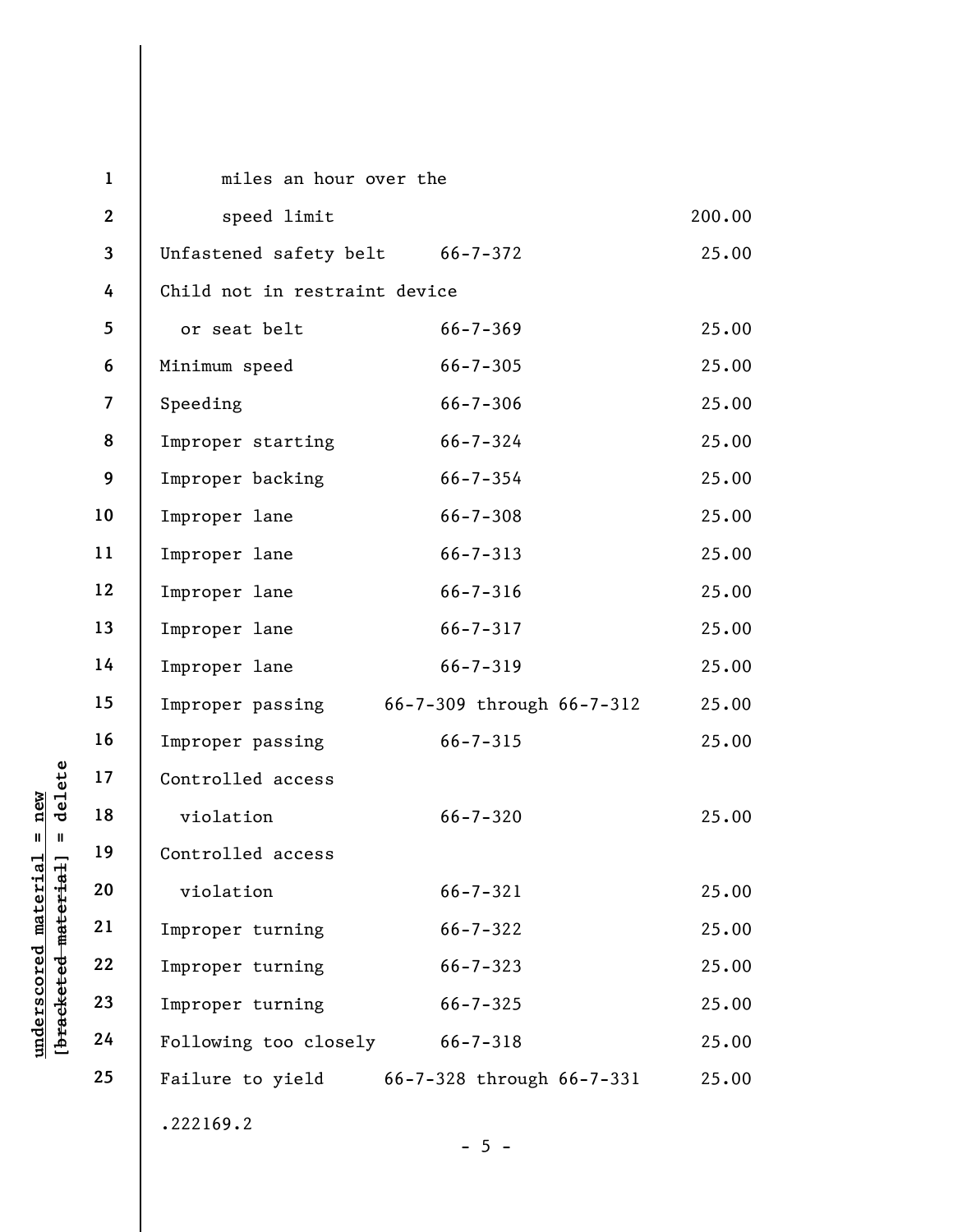|                                             | $\mathbf{1}$   | Failure to yield               | $66 - 7 - 332$                              | 50.00  |  |  |
|---------------------------------------------|----------------|--------------------------------|---------------------------------------------|--------|--|--|
|                                             | $\overline{2}$ | Failure to yield               | $66 - 7 - 332.1$                            | 25.00  |  |  |
|                                             | $\mathbf{3}$   | Pedestrian violation           | $66 - 7 - 333$                              |        |  |  |
|                                             | 4              |                                | through                                     |        |  |  |
|                                             | 5              |                                | $66 - 7 - 340$                              | 25.00  |  |  |
|                                             | 6              |                                | Failure to stop 66-7-342 and 66-7-344       |        |  |  |
|                                             | $\overline{7}$ |                                | through $66 - 7 - 346$                      | 25.00  |  |  |
|                                             | 8              | Railroad-highway grade         |                                             |        |  |  |
|                                             | 9              |                                | crossing violation 66-7-341 and 66-7-343    | 150.00 |  |  |
|                                             | 10<br>11       | Passing school bus             | $66 - 7 - 347$                              | 100.00 |  |  |
|                                             |                |                                | Failure to signal 66-7-325 through 66-7-327 | 25.00  |  |  |
|                                             | 12             | Riding on motorcycles 66-7-355 |                                             | 100.00 |  |  |
|                                             | 13             | Video screens in               |                                             |        |  |  |
|                                             | 14             | automobiles                    | $66 - 7 - 358$                              | 25.00  |  |  |
|                                             | 15             | Driving on mountain            |                                             |        |  |  |
|                                             | 16             | highways                       | $66 - 7 - 359$                              | 25.00  |  |  |
| delete                                      | 17             | Coasting prohibited            | $66 - 7 - 360$                              | 25.00  |  |  |
| $n$ ew                                      | 18             | Animals on highway at          |                                             |        |  |  |
| $\,$ II<br>$\mathbf{II}$                    | 19             | night                          | $66 - 7 - 363$                              | 50.00  |  |  |
| material<br>[ <del>bracketed material</del> | 20             | Failure to secure load         | $66 - 7 - 407$                              | 100.00 |  |  |
|                                             | 21             | Operation without oversize-    |                                             |        |  |  |
| underscored                                 | 22             | overweight permit              | $66 - 7 - 413$                              | 50.00  |  |  |
|                                             | 23             | Transport of reducible         |                                             |        |  |  |
|                                             | 24             | load with special              |                                             |        |  |  |
|                                             | 25             | permit more than six miles     |                                             |        |  |  |
|                                             | .222169.2      |                                |                                             |        |  |  |
|                                             |                |                                | - 6 -                                       |        |  |  |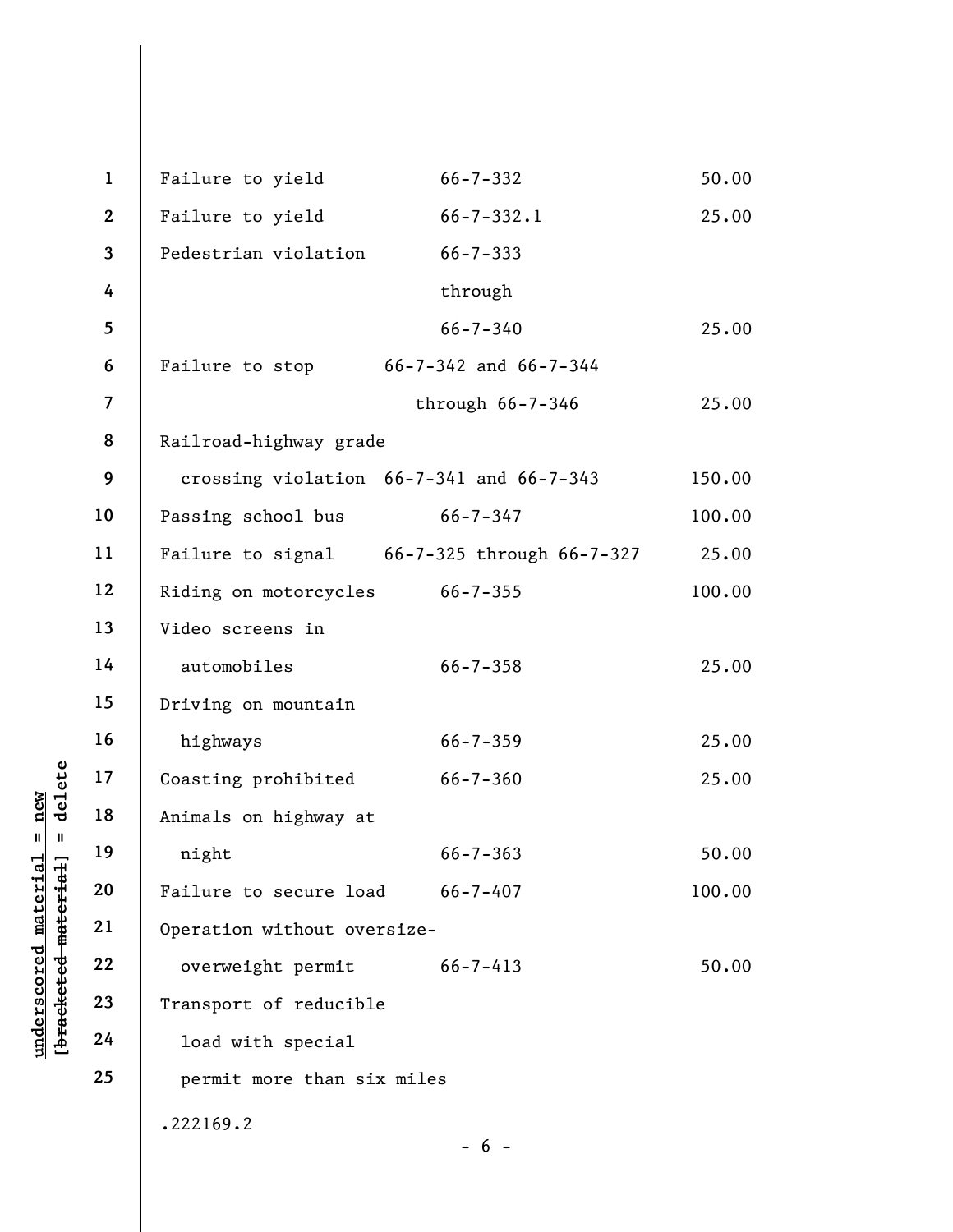|                                                        | $\mathbf{1}$             | from a border crossing 66-7-413            |                           | 100.00 |  |  |  |
|--------------------------------------------------------|--------------------------|--------------------------------------------|---------------------------|--------|--|--|--|
|                                                        | $\mathbf{2}$             | Driving while license                      |                           |        |  |  |  |
|                                                        | $\overline{\mathbf{3}}$  | administratively                           |                           |        |  |  |  |
|                                                        | 4                        | suspended                                  | $66 - 5 - 39.2$           | 25.00  |  |  |  |
|                                                        | 5                        | Improper equipment 66-3-801 through        |                           |        |  |  |  |
|                                                        | 6                        | $66 - 3 - 840$ and $66 - 3 - 842$          |                           |        |  |  |  |
|                                                        | $\overline{\mathcal{L}}$ |                                            | through $66-3-851$        | 50.00  |  |  |  |
|                                                        | 8                        | Improper equipment                         | $66 - 3 - 901$            | 50.00  |  |  |  |
|                                                        | 9                        | Improper emergency                         |                           |        |  |  |  |
|                                                        | 10                       | signal                                     | 66-3-853 through 66-3-857 | 25.00  |  |  |  |
|                                                        | 11                       | Minor on motorcycle                        |                           |        |  |  |  |
|                                                        | 12                       | without helmet                             | $66 - 7 - 356$            | 300.00 |  |  |  |
|                                                        | 13                       | Operation interference 66-7-357            |                           | 50.00  |  |  |  |
|                                                        | 14                       | Littering                                  | $66 - 7 - 364$            | 300.00 |  |  |  |
|                                                        | 15                       | Improper parking 66-7-349 through 66-7-352 |                           |        |  |  |  |
|                                                        | 16                       |                                            | and 66-7-353              | 25.00  |  |  |  |
| delete                                                 | 17                       | Improper parking                           | $66 - 3 - 852$            | 25.00  |  |  |  |
| new                                                    | 18                       | Riding in or towing                        |                           |        |  |  |  |
| $\mathbf{II}$<br>$\blacksquare$                        | 19                       | occupied house trailer 66-7-366            |                           | 25.00  |  |  |  |
| underscored materia<br>[ <del>bracketed material</del> | 20                       | Improper opening of doors 66-7-367         |                           | 25.00  |  |  |  |
|                                                        | 21                       | No slow-moving vehicle                     |                           |        |  |  |  |
|                                                        | 22                       | emblem or flashing                         |                           |        |  |  |  |
|                                                        | 23                       | amber light<br>$66 - 3 - 887$              |                           |        |  |  |  |
|                                                        | 24                       | Open container-first                       |                           |        |  |  |  |
|                                                        | 25                       | violation                                  | $66 - 8 - 138$            | 25.00  |  |  |  |
|                                                        |                          | .222169.2                                  |                           |        |  |  |  |
|                                                        |                          |                                            | $-7 -$                    |        |  |  |  |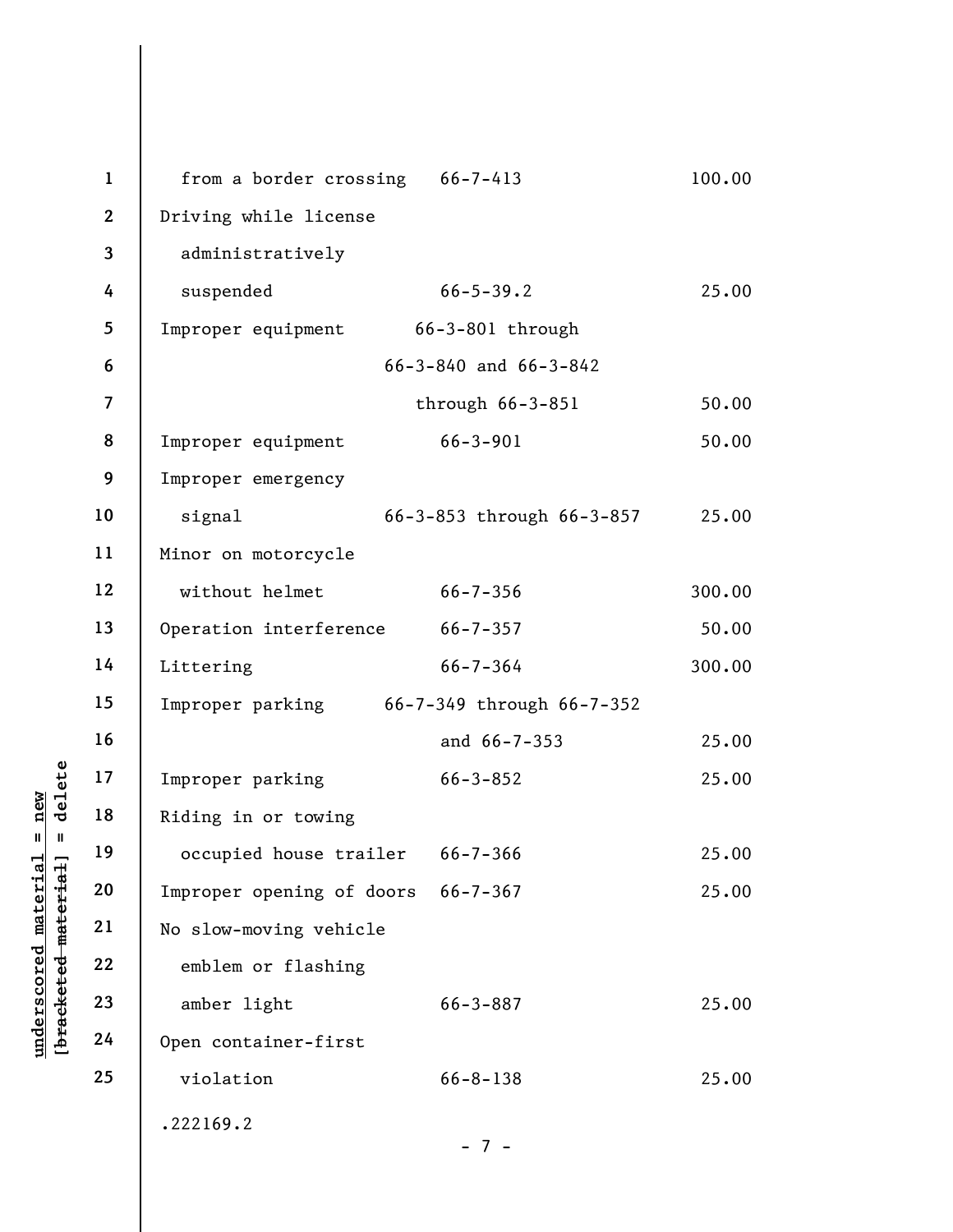underscored material = new [bracketed material] = delete 1 2 3 4 5 6 7 8 9 10 11 12 13 14 15 16 17 18 19 20 21 22 Texting while driving- (1) first violation 66-7-374 25.00 (2) second and subsequent violation 50.00 Using a handheld mobile communication device while driving a commercial motor vehicle 66-7-375 (1) first violation 25.00 (2) second and subsequent violation 50.00 Failure to drive in Section 1 of the right-hand lane this 2022 act 200.00. B. The term "penalty assessment misdemeanor" does not include a violation that has caused or contributed to the cause of an accident resulting in injury or death to a person. C. When an alleged violator of a penalty assessment misdemeanor elects to accept a notice to appear in lieu of a notice of penalty assessment, a fine imposed upon later conviction shall not exceed the penalty assessment established for the particular penalty assessment misdemeanor and probation imposed upon a suspended or deferred sentence shall not exceed

D. The penalty assessment for speeding in violation of Paragraph (5) of Subsection A of Section 66-7-301 NMSA 1978 .222169.2

23

ninety days.

24

25

- 8 -